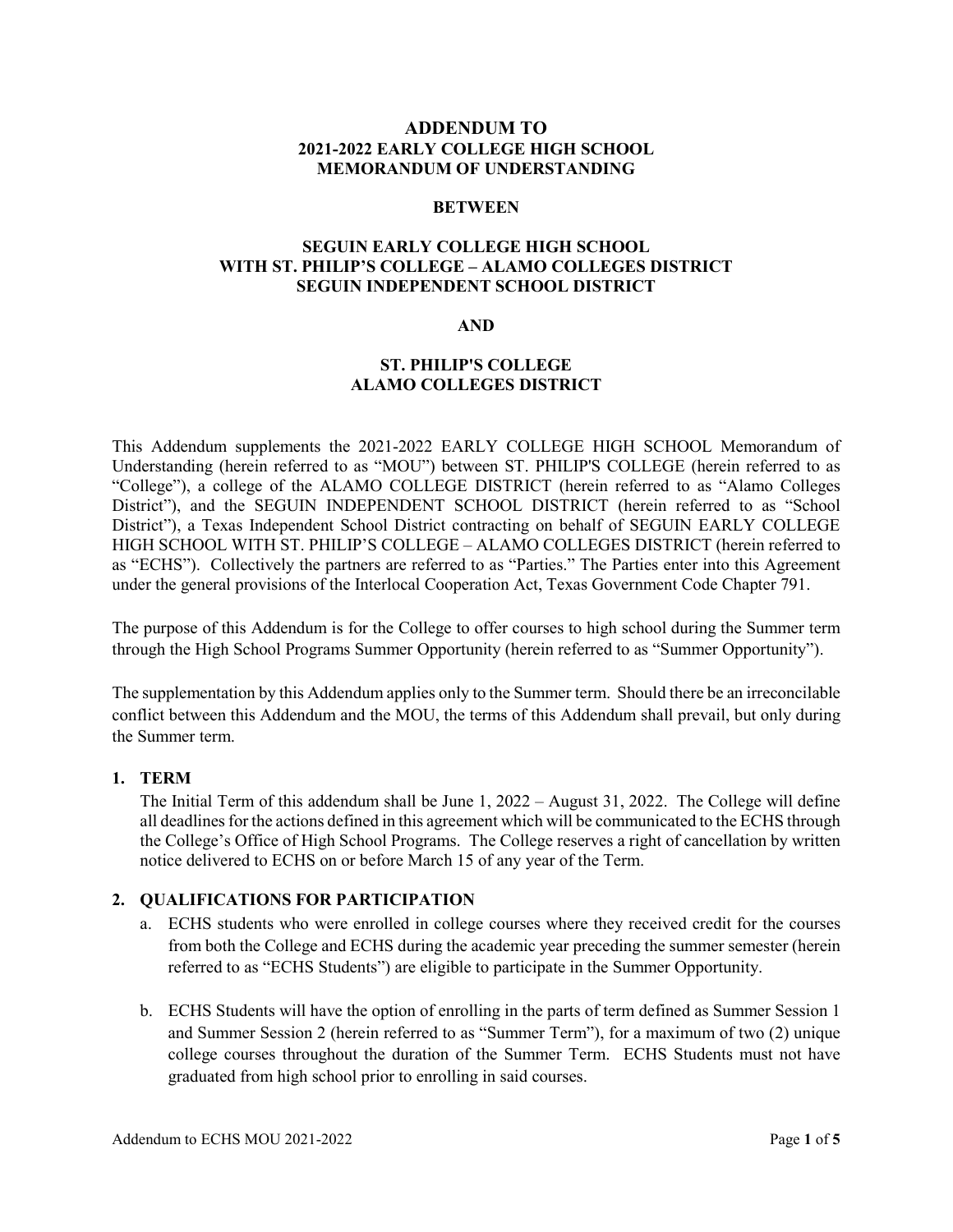- c. ECHS Students participating in the Summer Opportunity are limited to enrolling in courses applicable to the Student's selected degree plan.
- d. Summer Opportunity courses will be limited to those offered on the College campus facilities or online by faculty employed by the College during the Summer Term.
- e. All courses offered during the Summer Opportunity must have a current approved Course Agreement in effect between the Parties.

## **3. INSTRUCTIONAL MATERIALS**

- a. The School District will provide all required course materials, including textbooks, syllabi, course packets, and other materials needed for enrollment to classes for high school graduation credit and college-level texts.
- b. Course agreements for the identified courses during the Summer Opportunity must be current and on file. The Course Agreement Form includes the Instructional Materials (IM) required for each course.

### **4. REGISTRATION AND ENROLLMENT PROCESS**

- a. Schedule of operation:
	- Location of Summer Opportunity: *St. Philip's College 1801 Martin Luther King Dr. San Antonio, Texas 78203*
	- Days and Hours of Operation: Schedules for identified courses will be provided to the School District's Administrative contact by the College Office of High School Programs.
- b. The College's Office of High School Programs will enroll eligible ECHS Students into Summer Opportunity courses.
- c. The enrollment period for available seats for the Summer Opportunity will be during the last week in **May 2022.**
- d. The ECHS will be required to submit the roster with the participating ECHS Students by **May 1, 2022** for the Summer Term (Summer Opportunity) beginning 2021.
- e. ECHS Students must meet all of the course prerequisites to enroll in the Summer Opportunity courses. Failure to meet the course prerequisites will disqualify ECHS Students from enrollment in requested courses.
- f. Confirmation form of vaccination against Bacterial Meningitis for all participating ECHS Students must be submitted with the student enrollment list.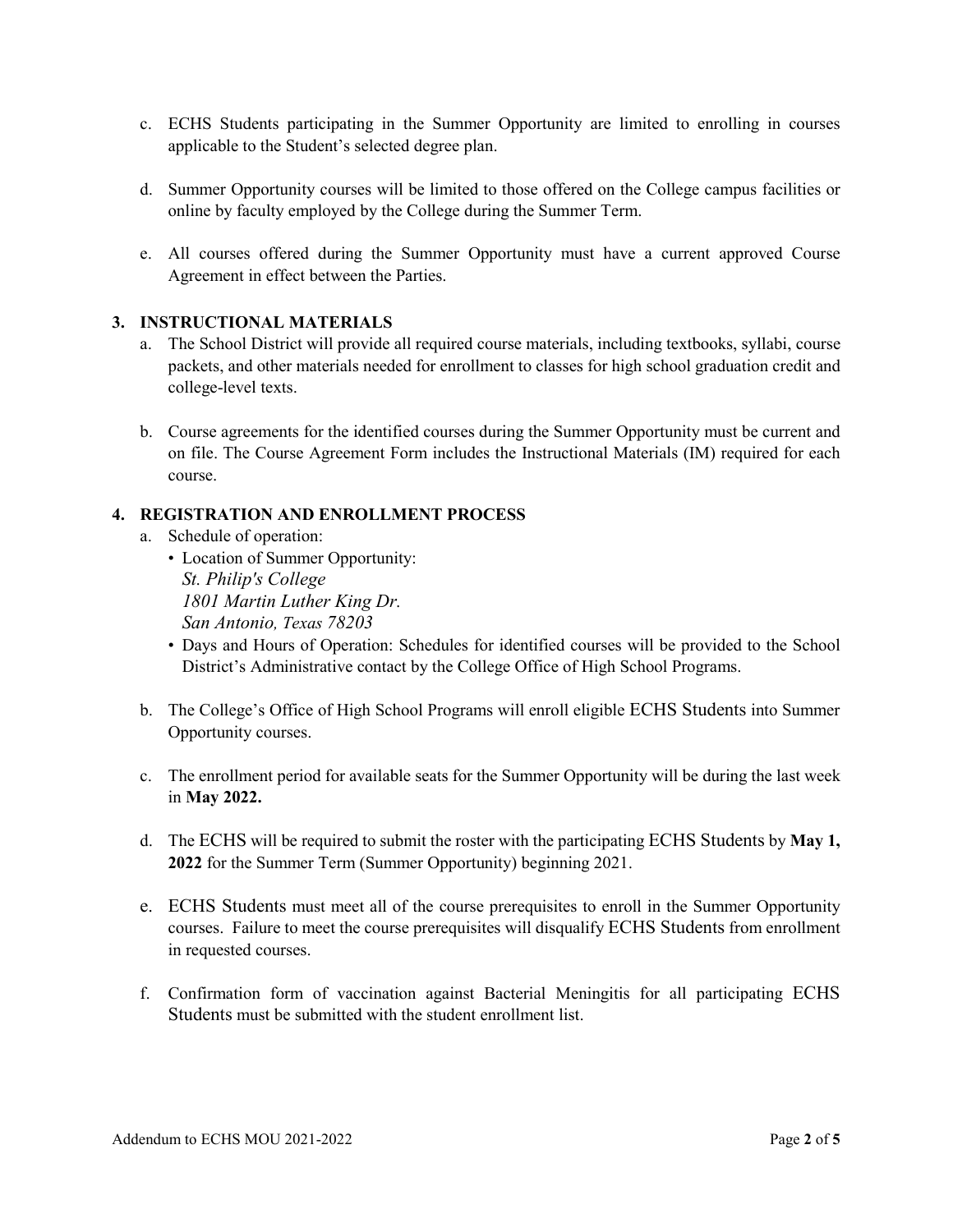### **5. ACADEMIC POLICIES**

- a. The academic policies of the School District and College shall apply to all students enrolled in the Summer Opportunity as applicable.
- b. ECHS Students are expected to meet academic standards (including academic progress) for College coursework. Semester grades and grading policies shall be outlined in each instructor's course syllabus. College grades are awarded on a 4.0 scale at the College. The ECHS will convert the college course grades according to its grading procedures.
- c. Students who begin any semester term in Good Academic Standing, but fail to maintain a cumulative institution GPA of 2.0 or higher are placed on Academic Probation. Notification of probationary status is communicated electronically through students' ACES email addresses. Academic Probation status is cleared when students earn both term and cumulative 2.0 institution GPA and returns to Good Academic Standing. Students who fail to earn a minimum term institution GPA of a 2.0 while on Academic Probation (cumulative institution GPA remains below 2.0) will be placed on Academic Dismissal. The College Catalog provides details on the Academic Standing Policy. Academic policies are accessible on the College's eCatalog website at:

https://myspccatalog.alamo.edu/content.php?catoid=173&navoid=10926.

## **6. ADMINISTRATIVE SUPERVISION**

- a. During the Summer Opportunity, the School District will provide at least one staff member with administrative authority to be identified and be available to address concerns related to the Summer Opportunity, including, but not limited to student emergencies, registration, drops prior to the census date, course withdrawals and grade submissions.
- b. The School District will provide the College the contact information of the administrative contact supervising the Summer Opportunity by May 1, 2022.

# **7. COMMUNICATION**

a. School District personnel, counselors, and administrators will be responsible for all communication with parents. Any questions or concerns from parents regarding matters pertaining to College courses or other related areas must be submitted to the College Office of High School Programs by School District staff assigned to the Summer Opportunity.

### **8. STUDENT SAFETY**

a. When on the College campus, ECHS Students will follow the policies and procedures of the College to ensure the safety and well-being of the fellow classmates, faculty, staff and visitors.

### **9. PROGRAM EVALUATION**

a. The Parties agree to evaluate the effectiveness of the Summer Opportunity and will receive an endof-term progress report to the School District Superintendent, College President and Alamo Colleges District Chancellor by October 1<sup>st</sup> each year the Summer Opportunity is provided. The evaluation may include, but is not limited to, disaggregated attendance and retention rates, persistence, completion, and satisfactory progress in college courses.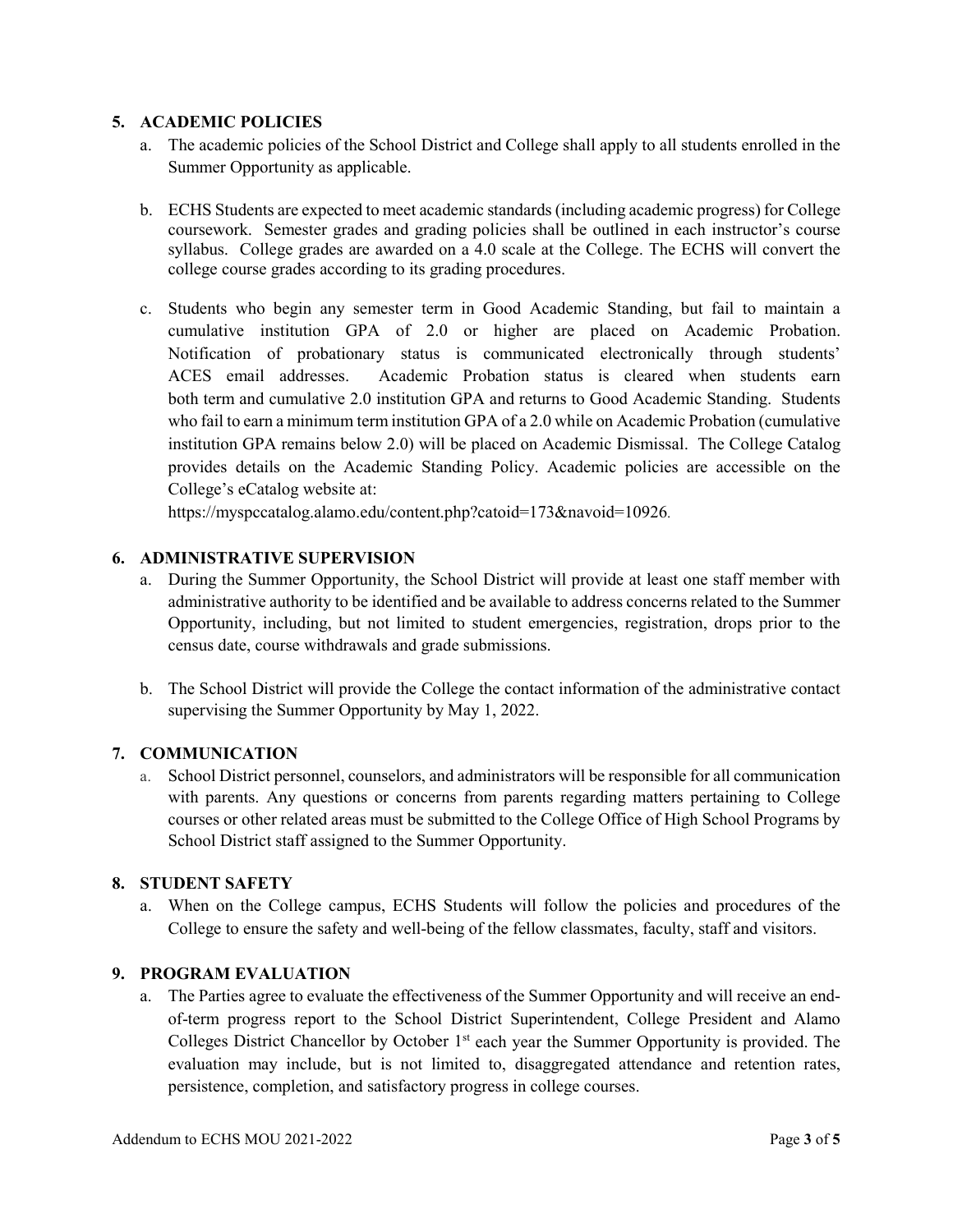#### **10. FISCAL**

- a. The School District will provide the participating ECHS Students all required Course Materials (textbooks and electronic materials) and will be billed for applicable Instructional Materials charges embedded in courses requiring electronic materials in accordance with the College respective course agreement.
- b. The School District will act as the fiscal agent for purposes of this MOU, including student fees.
- c. Any transportation and applicable food services required for ECHS Students participating in the Summer Opportunity will be provided by the School District.
- d. All personal fines, late fees, parking tickets, etc. incurred by ECHS Students at the College are the student's individual responsibility.
- e. The School District will pay \$100 per student, per course to the Alamo Colleges District. The official student enrollment count will be taken on the course sections' census date. The Alamo Colleges District Business Office will communicate with the School District Business Office to provide an invoice for courses and Instructional Materials charges by the third week of June for Summer Session 1 and the third week of July for Summer Session 2. Each of these invoices are to be paid net 45 days from the date of the invoice.
- f. School District's failure to meet its financial responsibilities as the fiscal agent during the Summer Opportunity will result in a College's refusal of enrollment of its ECHS Students for the Spring semester of the next Academic Year after determination of payment default and may be subject to outside collection agency action.
- g. Tuition promotions, incentives or discounts, including this Summer Opportunity, vary during each academic year. All current promotions are published on the Alamo Colleges District web site at: [www.alamo.edu,](http://www.alamo.edu/) and are available in printed or electronic formats. Applicability of said for students enrolled in ECHS program must be verified at the time of enrollment.
- h. This section replaces the fiscal section of the 2021-2022 ECHS MOU in its entirety.

### **11. TRANSPORTATION**

The School District will provide for such student transportation as may be required to and from the College as required under State law, each pursuant to applicable School District rules and procedures.

### **12. FOOD SERVICES**

The School District will provide for all student meals as required by State and Federal law and School District rules and procedures. ECHS Students participating in the Summer Opportunity may purchase food from College food service facilities when on the College campus.